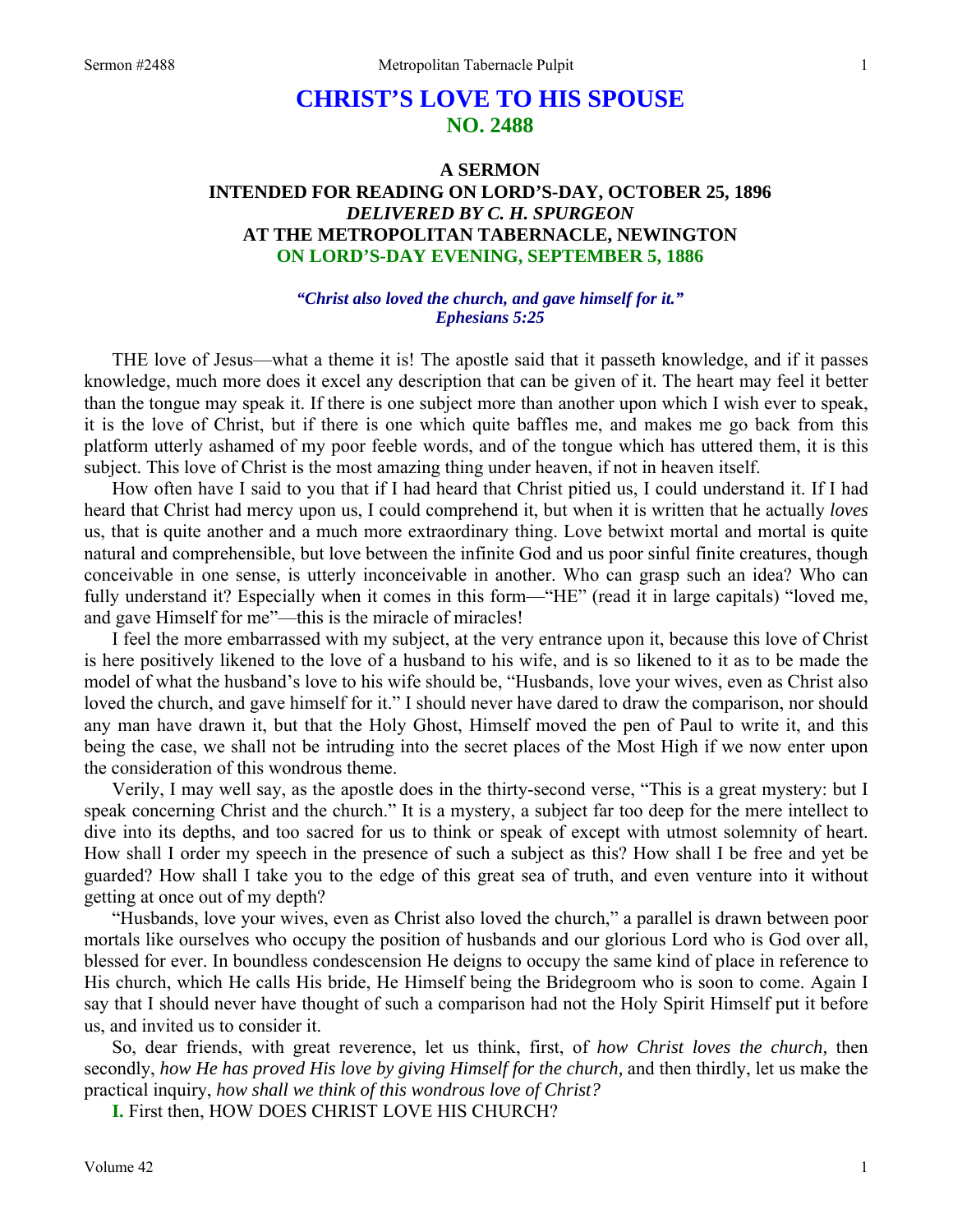I cannot help beginning by saying that *Christ loves His church specially.* There would be no parallel whatever between the husband's love to the wife and Christ's love to the church if there were not a specialty about it. Christ is love itself, He is full of kindness and benevolence. In that sense, He loves all mankind, but that cannot be the meaning of the text, for it would be a very strange kind of exhortation to the husband if that were the case. No, the husband's love to his spouse is something special and particular, and it stands quite alone, and all by itself. He will be kind and benevolent and generous towards all others, but that love which he lavishes upon his wife he must give to nobody else in the world.

It is certainly so with our blessed Lord. Free and rich and overflowing in lovingkindness, yet He made a special choice of His people or ever the earth was, and having chosen because of His love, He loves because of His choice, and that love is a peculiar, special, remarkable, pre-eminent love such as He bestows upon no one else of all the human race. It must be so, or else the passage would be all but immoral, certainly it would be manifestly incorrect.

There is then, a special love which Christ has towards His own church, towards all believers, towards His chosen people, towards those whom His Father gave Him, of whom He says, "They are mine." I may invite each of you who are included in either of these descriptions to drink in the sweetness of that gracious text, "I have loved thee with an everlasting love." That means, "I have loved thee with a special and peculiar and distinguishing love." As many of us as believe in the Lord Jesus Christ are distinguished by the enjoyment of a love which is all our own.

Dear fellow Christians, let us never forget this amazing love, and as Christ loves us so specially, let us feel that we are bound to love Him specially. Let us give to Him all our heart's affection, for He is a jealous Savior, and He will have our entire love, so let us render it to Him, not of compulsion, but with a joyous willingness. Love dies in the presence of compulsion, it will wear no chains except its own silken fetters. But it flies, oh, how swiftly! on its own strong wings when once it perceives its beloved object. Christ loves His church then, specially, as good John Kent sings—

> *"He loved the world of His elect, With love surpassing thought; Nor will His mercy e'er neglect The souls so dearly bought."*

And next, I ask you to notice what is not always the case with regard to the husband and the wife, that *the Lord Jesus loves His church unselfishly,* that is to say, He never loved her for what she has, but what she is, nay, I must go further than that and say that He loved her, not so much for what she is, but what He makes her as the object of His love. He loves her not for what comes to Him from her, or with her, but for what He is able to bestow upon her.

His is the strongest love that ever was, for He has loved uncomeliness till He has changed it into beauty, He has loved the sinner till He has made him a saint, He has loved the foul and filthy till He has washed them with water by the Word, and presented them unto Himself without spot, or wrinkle, or any such thing. We love because of loveliness apprehended and perceived, but Christ loved because He would impart His own loveliness to the object of His choice.

Even the best of men, doubtless, love in some measure from selfish motives, there is some mixture of self-interest in all human love, but Christ had nothing to gain by loving His church. He was very God of very God, the adored of angels, and the beloved of the Father, yet He fixed the eyes of His love mark you, not of His pity merely, but of His *love*—upon those whom He had chosen out of the race of men. He loved them, not for anything that He could ever gain from them, for He had all things in Himself, but because of what He would impart to them. They had nothing of good in themselves, and were only fit to be loved by Christ because, like empty vessels, their very emptiness fits them to be receivers of His fullness. In no other sense are we ever fit to be loved by Christ.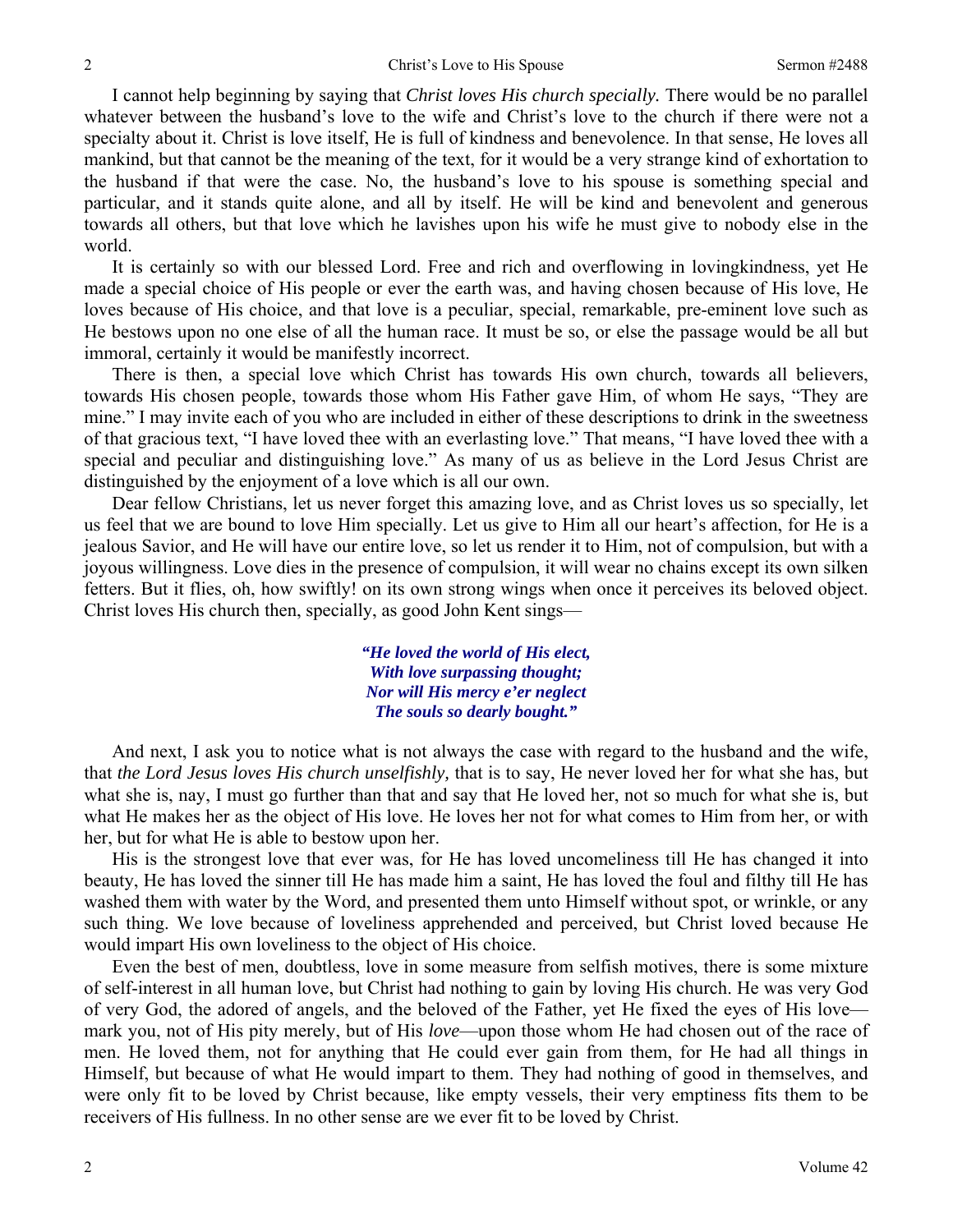As the sun chased the darkness away from the world, and still prevents it from going back into the darkness, so did Christ love a poor, fallen, darkened company of mortals, and loved them into light, and love, and joy, and still loves and enlightens them, and keeps them where they are. Oh, what a wondrous love is this! Let our souls rejoice and be glad therein.

Further brethren, as Christ's love to His church is a love of choice and of specialty, and of marvelous unselfishness, so I believe—although I do not understand how it can be so—that *it is a love of complacency*. The husband's love to his wife is not the love of a parent to a child, it is not the love of the philanthropist to the object of distress that he relieves, it is something very different from either of these forms of love.

It may be that the husband confers benefits upon his wife as the result of his love, and he should do so, but still, the love of the husband to the wife puts them somehow on a level with one another. She has complacency in him, and he has complacent delight in her. If a husband only loved his wife with a feeling of pity towards her, with the notion of relieving her, and so forth, that would be a very poor kind of relationship, and though I speak with abated breath as I say it, I do believe that the blessed Lord Christ takes complacency in His people.

That we should delight ourselves in Him, is very easy to understand, but that He should delight Himself in us, oh! the very thought of it is ravishing to my heart. Even in the Old Testament Scripture, our Lord said to His chosen, "Thou shalt be called Hephzibah," that is, "My delight is in her."

Is it really so, that the infinite God takes delight in His chosen people? Here is another passage to confirm it, "My delights were with the sons of men." Does Jesus find delight in men? Ay, that He does, and you know how He said to those who were the representatives of His church in His lifetime on earth, "I have called you friends," and He did seem to find a solace in their company. Even when He had risen from the dead and had no more work to do for their redemption, yet He came to them that He might enjoy their society.

Poor, fallible, half-instructed men they were, yet He found His pleasure in them. He used to speak of them in this way, "I will declare thy name unto my brethren." He is not ashamed to call us brethren, and in that rapturous Song of Songs, which is the very Holy of Holies of our blessed Bible, He does not hesitate to speak of His beloved as His spouse, and to use to her all those endearing terms which prove that He takes great delight in her.

Think of it, my soul, that Jesus takes great delight in you. He became a man and it was not good even for such a man to be alone. He could not rest till He had found you out, and had wooed and won you. Will you ever deny Him your company, will you refuse Him your heart of hearts, will you hide from Him the secret of your soul? If so, you do a grievous wrong to Him who has deigned to stoop from the throne of His eternal glory to take delight in the company of His creature, man!

I have looked abroad upon creation, and have seen all kinds of beautiful birds and intelligent beasts, yet have I never seen any towards which I would stoop to make them my intimate acquaintances, and marry them in the heart of my love. No, we would not stoop even that little distance, but we were infinitely below the Son of God, yet has He chosen us. He felt that He could link His destiny with ours—I put it not too strongly, for that is what He has really done.

He has become the Head of His body, the church, He has become the Husband of His chosen bride. He has, as it were, entered into the same boat with His people. He has made a household whereof we twain are the companion parts, Himself the Husband and His church the spouse. Oh, who shall tell it all out? I do but touch the surface of this boundless sea as with a swallow's wing, happy are you if you dare to plunge into its depths.

There is then, between Christ and His church, to make a parallel between the love of the husband to his wife, a love of complacency.

And being a love of complacency, in such a case as this, there is *an intense love of sympathy*. The true husband and wife are so united that they share each other's joys and sorrows without making any effort to do so. It comes naturally to them, they cannot avoid it. And oh! let us tell out this great truth,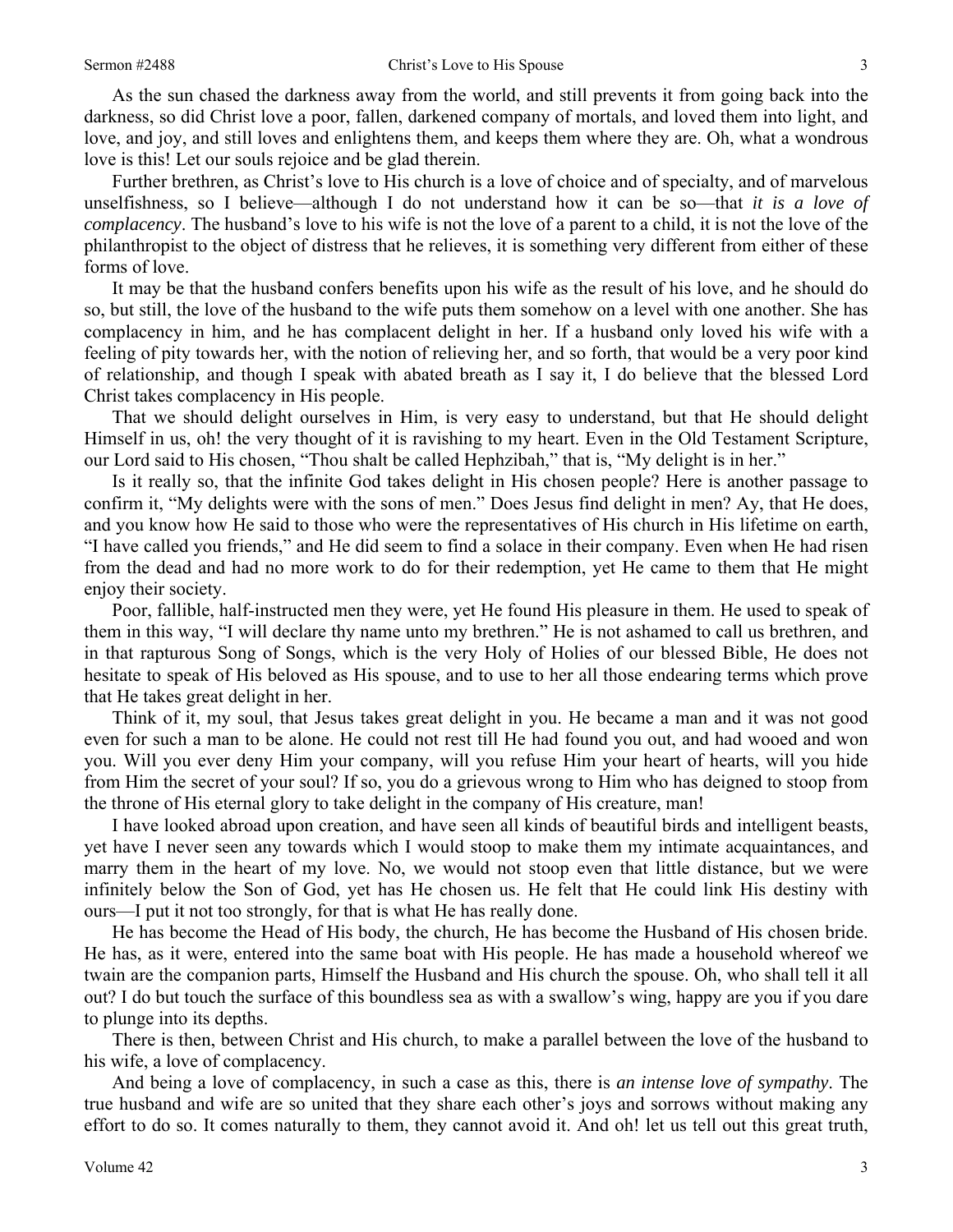the sympathy between Christ and His people is absolutely perfect. If He sees us in sorrow, He feels it in His heart. He was Himself encompassed with infirmity, when He was here, and tempted in all points like as we are, that He might know all the trials of the church He loved, and now in heaven, as He has shared our sorrows, He decrees that we shall share His joys. He wishes us even now to let our hearts beat in sympathy with His triumph and His victory, I wish we would do so, why should we not?

Our Husband is on the throne, then let us begin to reign with Him. He has raised us up together and made us sit together in the heavenlies, then let us have faith enough to claim what is really ours in Him. Remember that quaint couplet of which good old Rowland Hill was so fond, and sing it yourself—

#### *"But this I do find, we two are so joined, He'll not be in glory and leave me behind."*

Still better, recollect that word of power which fell from our Lord's blessed lips while here below, "Father, I will that they also, whom thou hast given me, be with me where I am; that they may behold my glory." He has a perfect sympathy with us, and we should have a like sympathy with Him. Blessed be His dear name that He should ever have entered into such bonds of love as these with such poor creatures as we are!

Nor is that all. While it is very blessed to know that Christ has this love of sympathy, He has, further, *a love of communion*. Without this, there could be no parallel with domestic life, which includes much of happy communion and loving conversation.

A brother minister said to me the other day, when we were talking to one another about what the Gospel has done for men, "Did you never think what a wonderful thing the Gospel is, that it has made possible such happiness as you and I enjoy in our domestic relationships?" And of course I heartily responded to that remark, for if there is anything that is a miniature picture of heaven upon earth, it is a pair of Christians happily united, whose children grow up in the fear of the Lord, and render to them increased comfort and joy every day. Oh, how much some of us owe to the Gospel for the happiness of our homes!

There could however, be no such happiness in married life if there were no conversation, no communion, and our Lord Jesus Christ so loves His church that He often converses with her. He so loves each one of His people that if we are only willing to have it so, we may walk with Him, and we may talk with Him, and He will speak with us as a man speaks with his friend.

Oh, my brother, if you do not every day commune with Christ, whose fault is it? Not His, but yours, for He loves you so that He would never let you be away from Him if you were not so wayward, and so easily turned aside by little things. Yes, He manifests Himself to us as He does not to the world. I am not going to tell out here all that He says, all the ways in which He manifests Himself to His people, we could not tell, but there are times of such real delight in fellowship with the Lord Jesus, that we can only say with Dr. Watts—

> *"My willing soul would stay In such a frame as this, And sit and sing herself away To everlasting bliss."*

The pith of all that I have said—and I have much more to say than time will permit—is just this. It is an extraordinarily thing that *Christ has entered into positive unity with His people*. Unity, mark you, for that is the essence of the marriage bond. We are one with Christ, who made Himself one with His people. Have you ever realized this, even you who are the best-tutored of the children of God? Have you ever taken a firm hold of this great truth, and gripped it so that you will not let it go?

Come back to what I said a little while ago, that Christ has linked His destiny with yours, His honor with yours, His life with yours, His happiness with yours. You must be in heaven, or else He will be bereaved. You must be in heaven, or else He will be imperfect. You are a member of His body, and if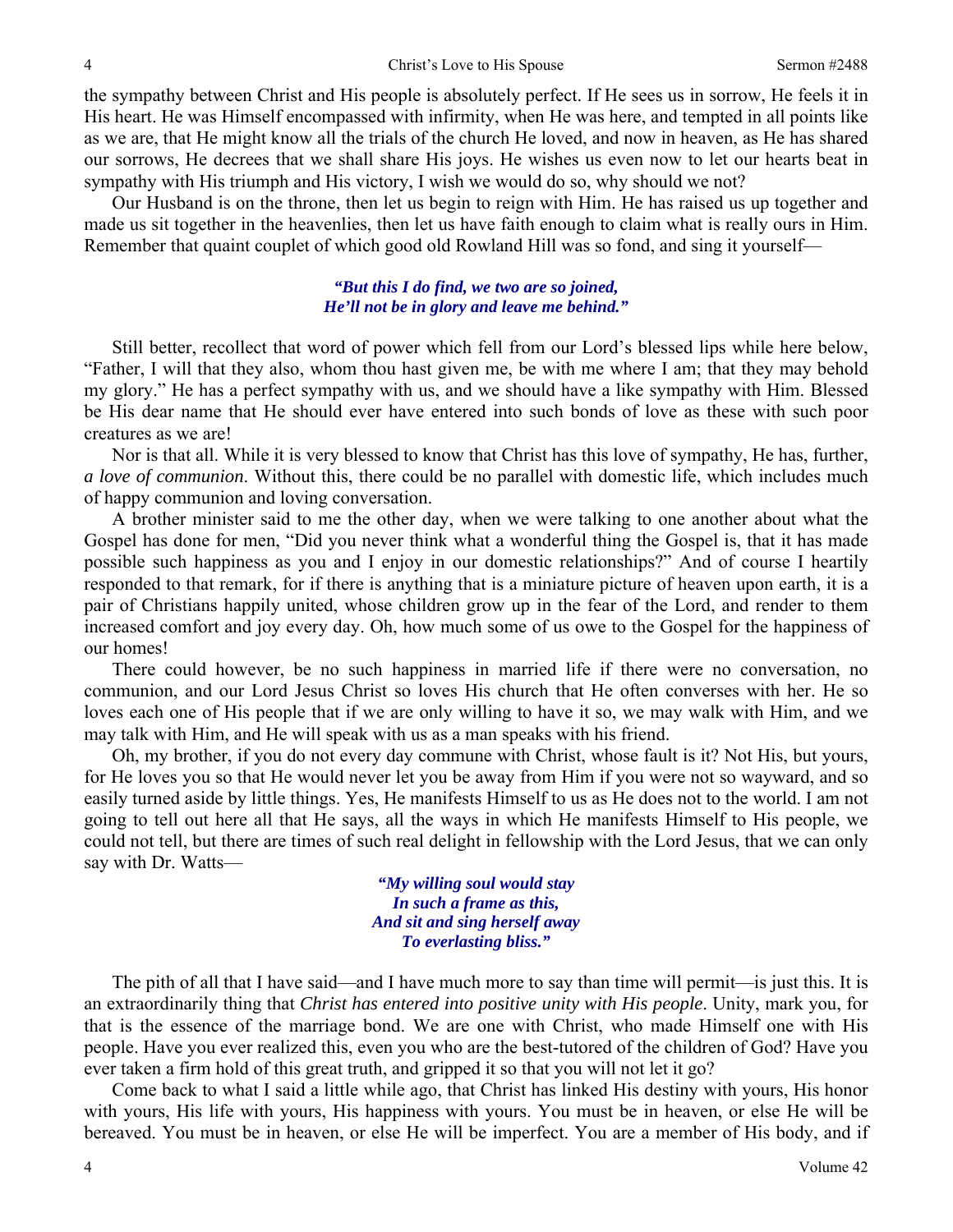He should lose one of His members, then His body would not be perfect, nor the Head either. You are joined unto the Lord and you are "one spirit" with Him, and you may bravely say, "Who shall separate us?" for such is this eternal union that there is no separation between Christ and the soul that is joined to Him.

"The LORD, the God of Israel, saith that he hateth putting away." In the olden times, the husband might give his wife a letter of divorce, and put her away, but God says that He hates putting away, and He will never divorce those who are joined to Him. What a marriage this is!

Do you know, dear friend, what I am talking about? I cannot speak of it as I would, but it is true, and that is the wonder of it. It is no fiction, no myth, no mere figure of speech, but it is really so in deed and in truth. For this cause Christ left His Father, and became one with His church, that henceforth they should no more be twain, but one, and now we who have believed in Christ Jesus are one with Him in time and to eternity. His love has made it so, and we may paraphrase the words we read just now, and say, "Behold, what manner of love the Bridegroom hath bestowed upon us, that we should be called the spouse of Christ!"

I have but very imperfectly spoken upon this part of my subject, but I must not linger longer on this most delightful theme.

**II.** I now ask you briefly to notice HOW THE LORD JESUS PROVED HIS LOVE TO HIS CHURCH, "Christ also loved the church, and gave himself for it."

I will not at first restrict the meaning of this text to what is the real essence of it, but I will just observe that *Christ gave Himself for His church when He was born into the world,* when He did not disdain the virgin's womb, but was born of Mary, wrapped in swaddling bands, and laid in a manger. The angels have never ceased to wonder at this great mystery of godliness.

The God who made the heavens and the earth, the God who upholds all things by the word of His power, lay as an infant in the manger of Bethlehem, because there could be no manifestation of His love to His people unless it could be said that they twain were one flesh. So He became bone of our bone, and flesh of our flesh, most surely and truly man, with all the sinless infirmities of our nature, and liable even to death in order to be fully one with us. Oh, how really He gave Himself for us when He thus became a babe, a child, a man!

That being done, *He gave all His life here on earth for us*. He did nothing for Himself, it was all for us, for His church. His whole life was for her righteousness, for her example, for her teaching, and for her quickening. He loved her with no view but the glory of the Father by the salvation of His chosen.

Nor was that all, it was indeed but the beginning. Having given His Godhead by the assumption of our humanity, having given His life by spending it all for us, *Christ gave Himself up to death for our sins*. He went up to the felon's gibbet, the cross of Calvary, and there He gave His hands and feet to the nails, and His heart to the spear. Laying down His body for us, but at the same time laying down His soul and spirit, He suffered that dread doom of being forsaken of His God, so that He cried, "My God, my God, why hast thou forsaken me?"

There, when you see His pale body, like a withered lily broken at the stalk—when you see the holy men and women wrapping Him in spices, and laying Him in Joseph's tomb—you understand how He loved us, and gave Himself for us, dying in our stead, a propitiation and atonement for our sins. He loved us so as to die for us. He could not have died had He not become man, but being found in fashion as a man, and partaking of our human nature, it was possible for Him to prove the utmost extent of His love by laying down His life for us.

Oh, could you not kiss those dear cold feet? Do you not half wish that you could have been there to wrap Him in the spices and fine linen, and to lay Him in the grave? But remember that He now lives, our heavenly Lover lives. He has proved His love by giving up His life, but now He has His life back again, and He has gone home to His Father, He has gone back to the royalties He quitted, and put on again all the splendor which for a while He laid aside.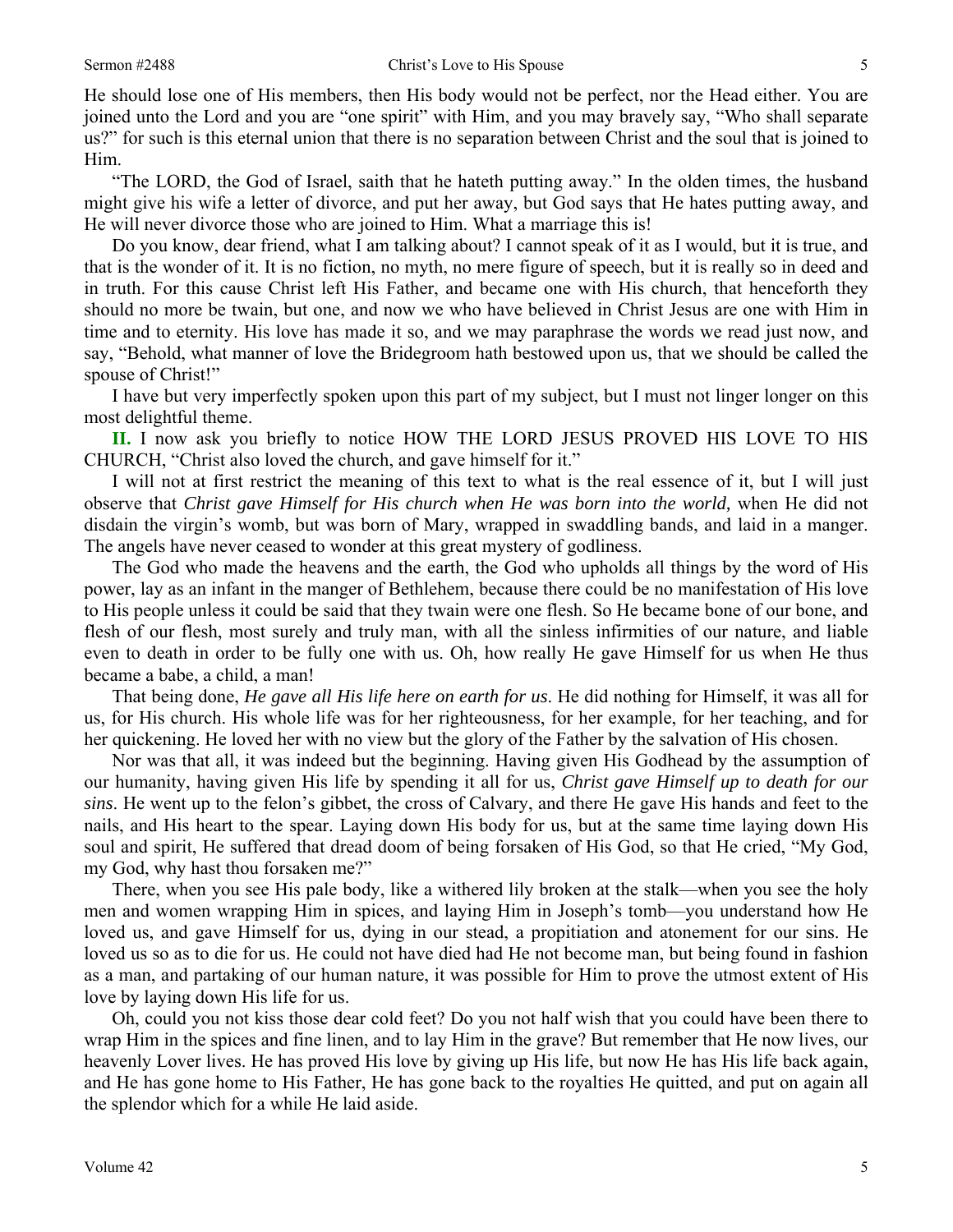Yet He does not love us any the less, *for He gives Himself for us still*. He acts the part of Intercessor for His church. For Zion's sake He does not hold His peace, and for Jerusalem's sake He does not rest. Nor will He, He is crowned that His church may be crowned, He is enthroned that she too may come to the throne, and He will further prove His love by and by, for He has so given Himself for us that He is bound to come again, to fetch home His affianced when she is prepared for Him, and the heaven above is prepared for her. Then shall He come in all His glory, and she shall be brought to Him in raiment of needlework, in all the splendor of His righteousness, and for ever and ever shall there be nothing but joy and blessedness.

What I am driving at, and what I want every Christian here to get at, is this thought. Whatever Jesus Christ is—and you do not know half of what He is, even you who know most of Him—whatever Christ is in any relationship, or from any point of view, He has given Himself to us. Not merely has He given His thoughts, and His actions, and His wisdom, and His power, and His wealth, but *He has given Himself to us*.

Oh, I do like to think of this! All that I can imagine Christ to be must still fall far short of Himself. It is Himself that we love, and I would sooner have Christ than have heaven. It is Himself we love, and I would sooner have Christ than His crown. It is Himself we love, and I would sooner have Christ than all the golden streets. It is Himself that we love, and it is Himself that belongs to us, not merely the sight of His eyes, but His eyes themselves; not only the love of His heart, but His heart itself. Himself, His Godhead, and His manhood, the complex person of the Christ of God is given to His church.

I feel as if I do not know how to talk at all about this great truth. Some brother cried out this morning when I was speaking, and I noticed that somebody else immediately followed him, but oh! if ever there is a time for crying out—and yet, on the other hand, if ever there is a time for being struck with silence—it is when we get on this topic of Christ's love to His people. I feel as if I wanted to run off this platform and just get home, and shut to the door, and sit down, and weep to the praise of this mighty love, and then I should want to get up, and run back again, and say, "What a fool I was not to tell you all I could about it!"

May God the Holy Ghost help you to realize it! That you are loved by anyone, is a joy, for love is a precious thing, whoever gives it. But you, believer, are loved by Christ, you are so loved by Christ as not merely to be espoused to Him, but united to Him in eternal wedlock. You are joined to Him in such a way that you must, by and by, be with Him in all the glory of His royal estate, for the King will bring His queen home, and He will bring you home to dwell with Him for ever and ever.

I am very sorry for those who do not know anything about this great love, I am truly sorry for you outsiders.

> *"His worth, if all the nations knew, Surely the whole world would love Him too."*

If they did but imagine the sweetness of the love of Christ, they would never give rest to their eyes until they had looked to Him by faith, and so had learned it, and known it for themselves.

**III.** Now lastly, dear friends, if such be the love of Jesus, and the way in which He has proved it, HOW OUGHT WE TO THINK OF IT?

I hardly need suggest to God's people anything about this, for you know it already, your own hearts have outrun my words.

How should we think of the love of Christ? Why, *with deepest gratitude*. Oh, how could You love me, my Lord, You whose eyes outshine the light of the morning? How could You love me, You who can make the fairest of all things with a wish of Your heart? How could You love me in whom there was nothing fair, nothing worthy of Your love? Yet I do bless You for it.

Do not all of you who love Him say in your hearts, "Bless the LORD, O my soul, and all that is within me, bless his holy name, that ever he should love me"? It is not His benefits that you have to think of just now, though they are innumerable. It is not His mercies that you have to think of at this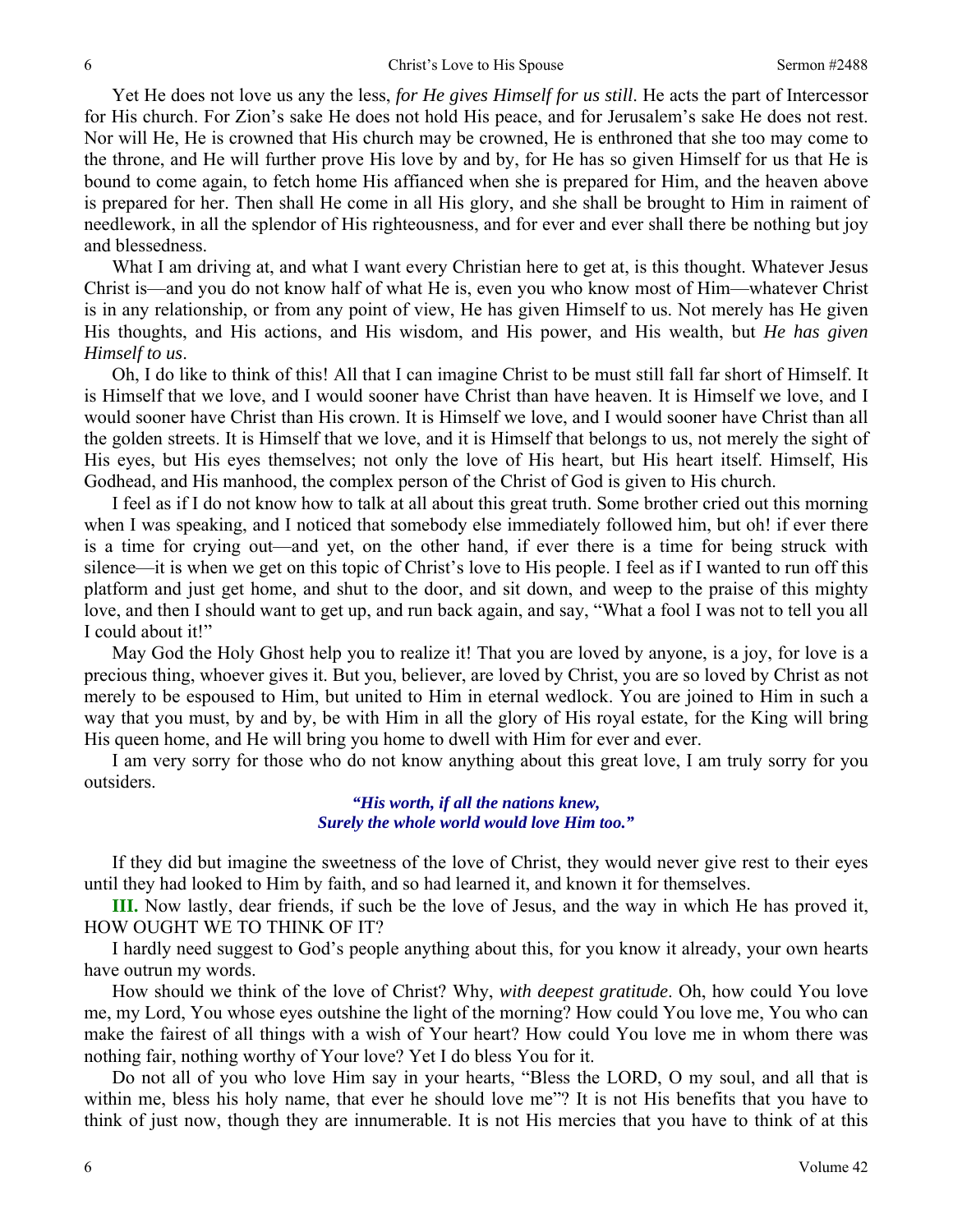#### Sermon #2488 Christ's Love to His Spouse 7

moment, though they are immeasurable. But it is that He has loved you, and that He still loves you, and that He has given Himself to you and for you. That is the point. Do you not bless Him? Do you not feel as if you could lie at His feet, ah, and love the very dust He trod upon, when you think that ever He should love you? Very well then, return to Him your gratitude.

But that is not half enough. The next thing is, *render to Him your obedience*. Does not the Scripture say that the wife is to be obedient to her husband? Well, in this case, shall we not prove our gratitude to Christ by a complete obedience to Him? Is there anything that He commands you to do? Can you neglect it after such love as this? The least of His ordinances, will you not observe them? The smallest of His precepts, will you not regard them? Is there a word of His lips that you dare despise? Is there a wish that He has expressed in the Scriptures that you would fail to carry out? I hope not, such love as Christ has given to us ought to receive from us, without any exhortation, a complete and perfect obedience even to every jot and tittle as far as we can render it.

I do not understand that love to Christ which makes men pick and choose, and say, "I shall not attend to that, for that is non-essential. I shall do this, I believe that it is wrong, but still, I daresay it does not matter much." No, no, no! True wives act not so to their husbands, there is no wish of a loving husband which a loving wife would not regard.

Nay, more, she anticipates his wishes, she delights to make him happy, and so should it be with my heart towards my Lord. I should be looking out for what I can do for Him, I should be hunting high and low to find somewhat that would give Him pleasure, and above all, since He says, "If ye love me, keep my commandments," my heart should answer, "Thy commandments are not grievous; it is my delight to do thy will, O my God and my Saviour." That is the spirit in which to act towards Christ.

Once more. There is a text which says, "Let the wife see that she reverence her husband." I have sometimes thought that must be somewhat difficult for some wives to do. There has not been very much to reverence in their husbands, still, they are bound to do it as far as it is possible. In this case, there is everything to reverence in our Beloved, there is nothing about Him but deserves our profoundest homage. Such an one as He, whose very name has music in it, whose very person is the delight of seraphim and cherubim—He, the Christ, whom none can conceive of in all His fullness but the Father we must reverence Him, and bow before Him, and extol Him.

I grow angry, I confess it, when I hear some men speak of Christ. They talk of my Lord in these days as if He were some common person, and they have "comparative religions" in which they compare Him with I know not whom. I love my Lord so well that I must boil over with indignation when His name is disparaged. Our hymn says—

### *"Stand up, stand up for Jesus."*

It is almost too commonplace an expression in reference to Him, still, what it means let us do, let us be ready, like the armed men who were about the bed of Solomon, to defend our King against all comers, for if He loved us so much, we must love Him in return.

And what else shall we say? If such is the love of Christ, how shall we think of it but in a way of holiness? *Let us seek to be like Him,* let us try to fulfill His will, that He may purify us, and sanctify us by the washing of water by the Word, that we may be holy as He who has called us is holy. Let us think of this love by striving after sanctification, and let us think of this love, above all, by rendering to Him now and as long as we live, the full love of our heart.

We cannot love Him without being moved to love Him more. We can love the more by thinking much of the person towards whom our hearts are drawn, so think much of my Lord, think of Him every day. Get to be familiar with Him. Read frequently the story of His life and death. Get alone as often as you can, and picture Him before your eyes until you find your heart exclaiming, "I love Thee, dearest Lord. Thou knowest all things, Thou knowest that I love Thee."

I find it a profitable form of devotion, sometimes, to sit quite still, and not say a word, but just only think of Him. My heart has burned within me while doing that, and I believe that it is not lost or wasted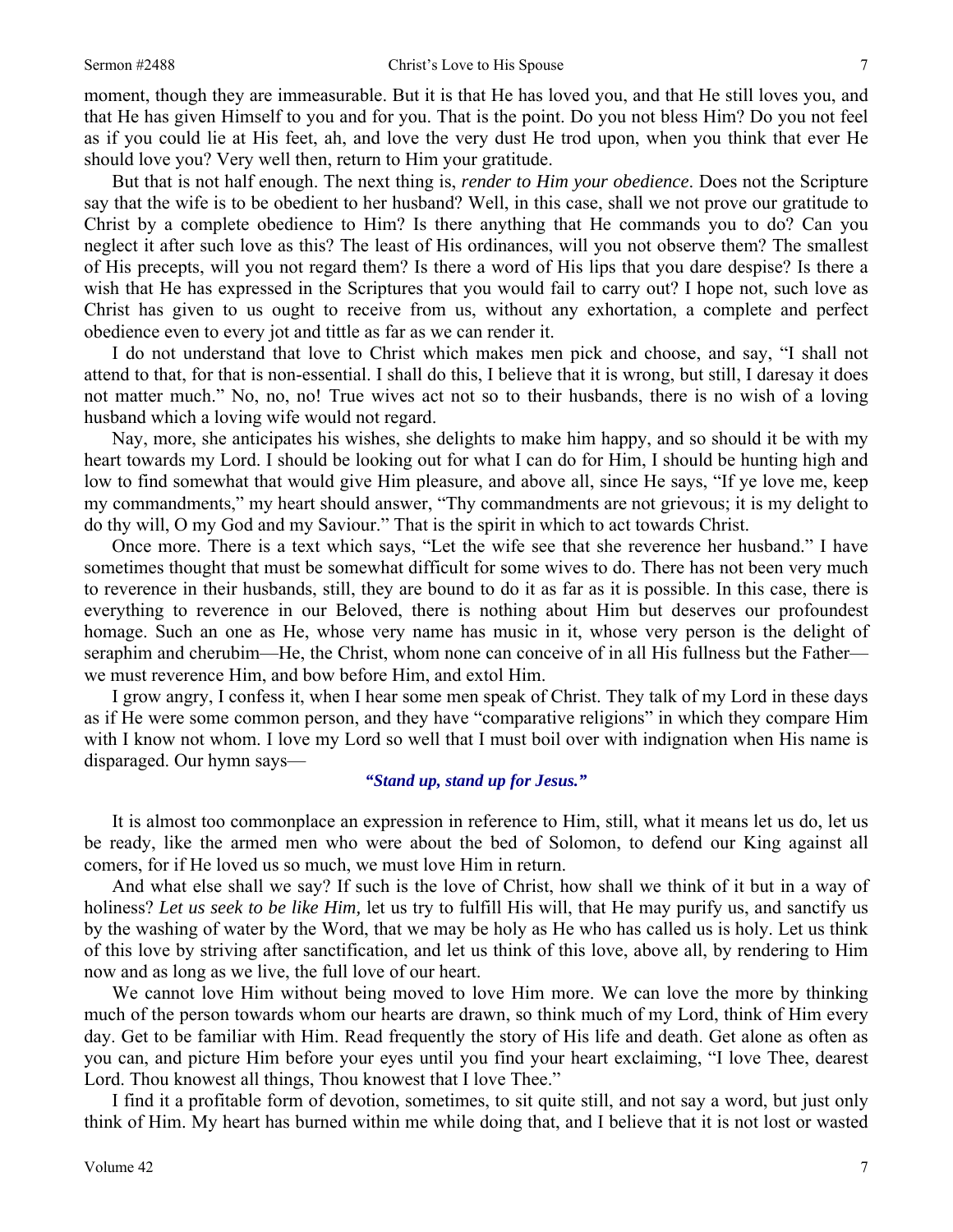time, but time most profitably spent, for I come forth from my chamber and feel, "Now I am ready for the service of life, or for its suffering, for I have seen the Well-beloved, and the glances of His countenance have charmed away my griefs, and prepared me to take up my cross, and follow Him whithersoever He goeth."

Oh, love the Lord, ye His saints, and as long as you live, love Him more and more, love Him to the very utmost, till you die of love! Blessed, for ever blessed be His holy name! Amen and Amen.

### **EXPOSITION BY C. H. SPURGEON**

### *1 JOHN 3*

I have read this chapter many times in your hearing, but we cannot read it too often, for it is full of the deepest and most important instruction. God grant that fresh light from above may shine upon it as we listen once more to the familiar words!

#### **Verse 1.** *Behold,—*

If you never used your eyes to good purpose before, use them so now, "Behold,"—

**1.** *What manner of love the Father hath bestowed upon us, that we should be called the sons of God:* 

Let the truth of our adoption amaze us—the adoption of such unworthy ones as we were to so high a relationship "that we should be called the sons of God."

**1.** *Therefore the world knoweth us not, because it knew him not.* 

There is no need to say to whom this last sentence refers, the pronoun "Him" is quite sufficient to indicate our Lord Jesus whom the world knew not. Every living, loving heart must at once have thought of "Him" who is the chief, the firstborn, the only begotten Son of God.

**2.** *Beloved, now are we the sons of God,—* 

It is enough to make the lame man leap as a hart to hear that blessed statement, and to know it to be true.

**2.** *And it doth not yet appear what we shall be: but we know that, when he shall appear, we shall be like him; for we shall see him as he is.* 

In proportion to our view of Christ is our likeness to Him. Those who never saw Him are not like Him at all, those who have in a measure seen Him are in a measure like Him, they who see Him as He is are like Him. There is a transforming power about the image of Christ when it is seen by the soul, "We shall be like him; for we shall see him as he is."

**3.** *And every man that hath this hope in him purifieth himself, even as he is pure.* 

Discouragement and despair will not purify you, doubt and darkness will only make you worse than you were before, but the indulgence of this blessed hope that you are to be like Christ will help you to purify yourself, "even as he is pure." Therefore, beloved, have hope in God. Remember that it is one of Satan's tricks and snares to try to discourage you, but it is God's will to increase your hope, for thereby you increase in purity.

**4.** *Whosoever committeth sin transgresseth also the law: for sin is the transgression of the law.* 

This is the best definition of sin that can be given, let none of us ever tolerate any other idea of sin but that it is "the transgression of the law."

**5-6.** *And ye know that he was manifested to take away our sins; and in him is no sin. Whosoever abideth in him sinneth not: whosoever sinneth hath not seen him, neither known him.* 

That is to say, if sin is the habitual course of our life, we do not truly know the Lord. He who walks with God endeavors with all his might to be free from sin, and he is sanctified by abiding in Christ.

**7.** *Little children, let no man deceive you:*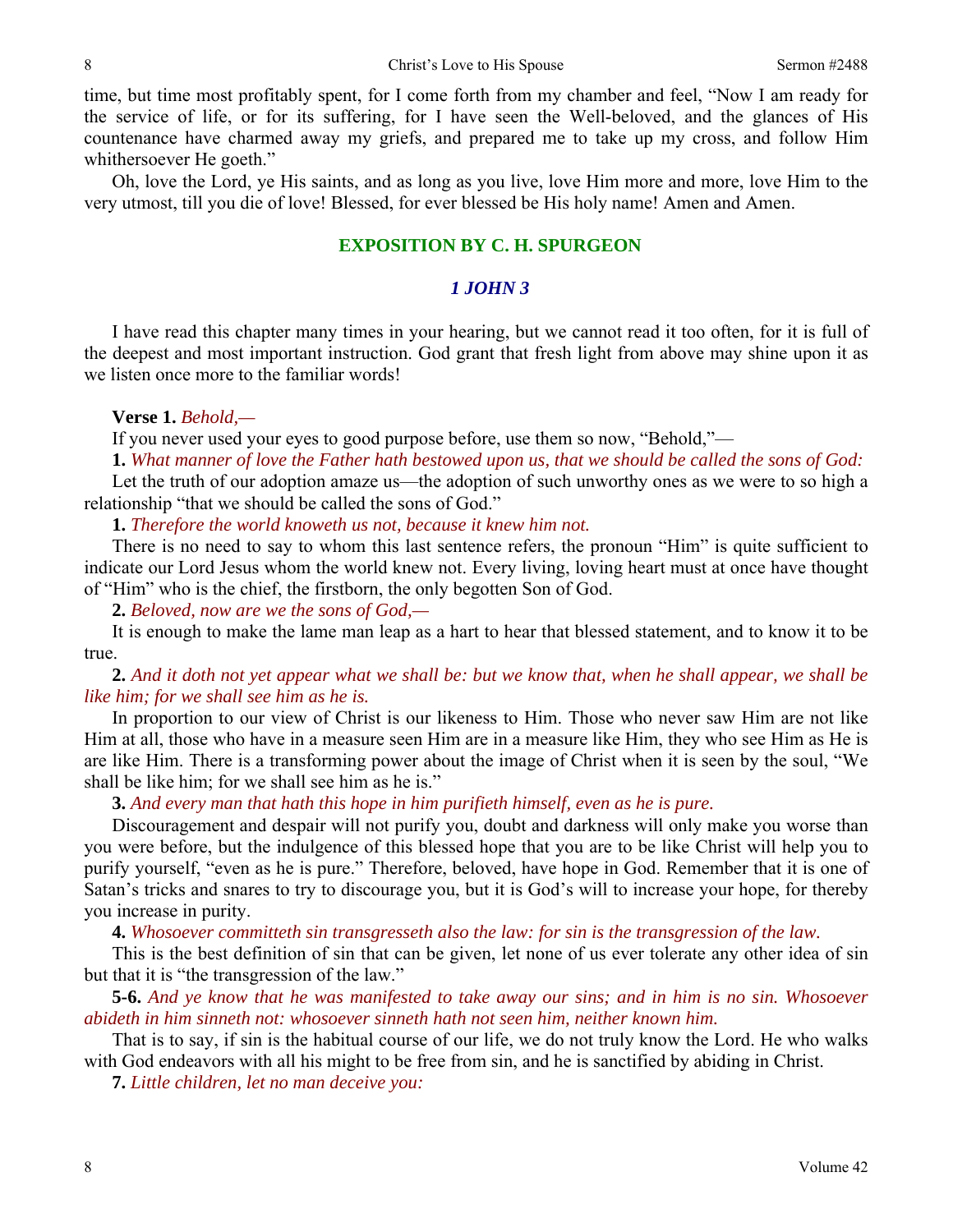Because you are little, you are apt to be deceived. There is a great blessedness in being little children, but there is also some danger connected with such a condition, so we must beware of those who would deceive us.

**7.** *He that doeth righteousness is righteous, even as he is righteous.* 

The test of a man's real character must be what he does, not what he professes, not what he boasts of, but what is really the manner of his life.

**8-9.** *He that committeth sin is of the devil; for the devil sinneth from the beginning. For this purpose the Son of God was manifested, that he might destroy the works of the devil. Whosoever is born of God doeth not commit sin; for his seed remaineth in him: and he cannot sin, because he is born of God.* 

He sinneth not with any pleasure, it is not the course of his life. There are, alas! in the best of men, infirmities and imperfections and failures, would God these were all removed! Still, the man is not what he used to be, though he is not what he shall be, he is not what he once was.

**10.** *In this the children of God are manifest, and the children of the devil: whosoever doeth not righteousness is not of God, neither he that loveth not his brother.* 

Holiness and love are the marks of the true child of God, and where these are not to be found, a man must not bolster himself up with any notion that salvation is his, for he is no child of God.

**11-12.** *For this is the message that ye heard from the beginning, that we should love one another. Not as Cain, who was of that wicked one, and slew his brother. And wherefore slew he him? Because his own works were evil, and his brother's righteous.* 

So that, when you see a man filled with hate and envy and malice, it is because his own life is not holy. There is no exception to this rule, true holiness and love always go together, where love is absent, holiness must be absent too.

**13.** *Marvel not, my brethren, if the world hate you.* 

See, Cain hated Abel and the world hates the saints. It is the very nature and spirit of the world to hate those who are not of the world.

**14.** *We know that we have passed from death unto life, because we love the brethren.* 

Love becomes the distinguishing mark of the new life.

**14.** *He that loveth not his brother abideth in death.* 

No matter though he may be outwardly religious, and may think that by doing certain external actions, he will save himself, there is no truth at all in his religion, for the very essence of true religion is that a man lives not to himself, but unto God, and for the good of his fellow men.

**15.** *Whosoever hateth his brother is a murderer:* 

He would get rid of that brother if he could, and he is therefore a murderer in spirit, for the essence of murder is not the dagger or the poison, but the desire to put out of existence or to do the utmost harm to the one who is hated. The essential element of murder lurks within the bosom of all hatred.

**15.** *And ye know that no murderer hath eternal life abiding in him.* 

His action is Cain-like, he is not of the chosen seed, he has not the life of God abiding in him.

**16.** *Hereby perceive we the love of God,—* 

The master love, the chief love that was ever in this world—

**16-19.** *Because he laid down his life for us: and we ought to lay down our lives for the brethren. But whoso hath this world's good, and sees his brother have need, and shutteth up his bowels of compassion from him, how dwelleth the love of God in him? My little children, let us not love in word, neither in tongue; but in deed and in truth. And hereby we know that we are of the truth, and shall assure our hearts before him.* 

That is still the test, truthful love proves that "we are of the truth," children of the God of truth, and so assures and tranquillizes our hearts before Him. Our hearts shall be calm, confident, and happy before God, when we know that true love flows within them.

**20-23.** *For if our heart condemn us, God is greater than our heart, and knoweth all things. Beloved, if our heart condemns us not, then have we confidence toward God. And whatsoever we ask, we receive*